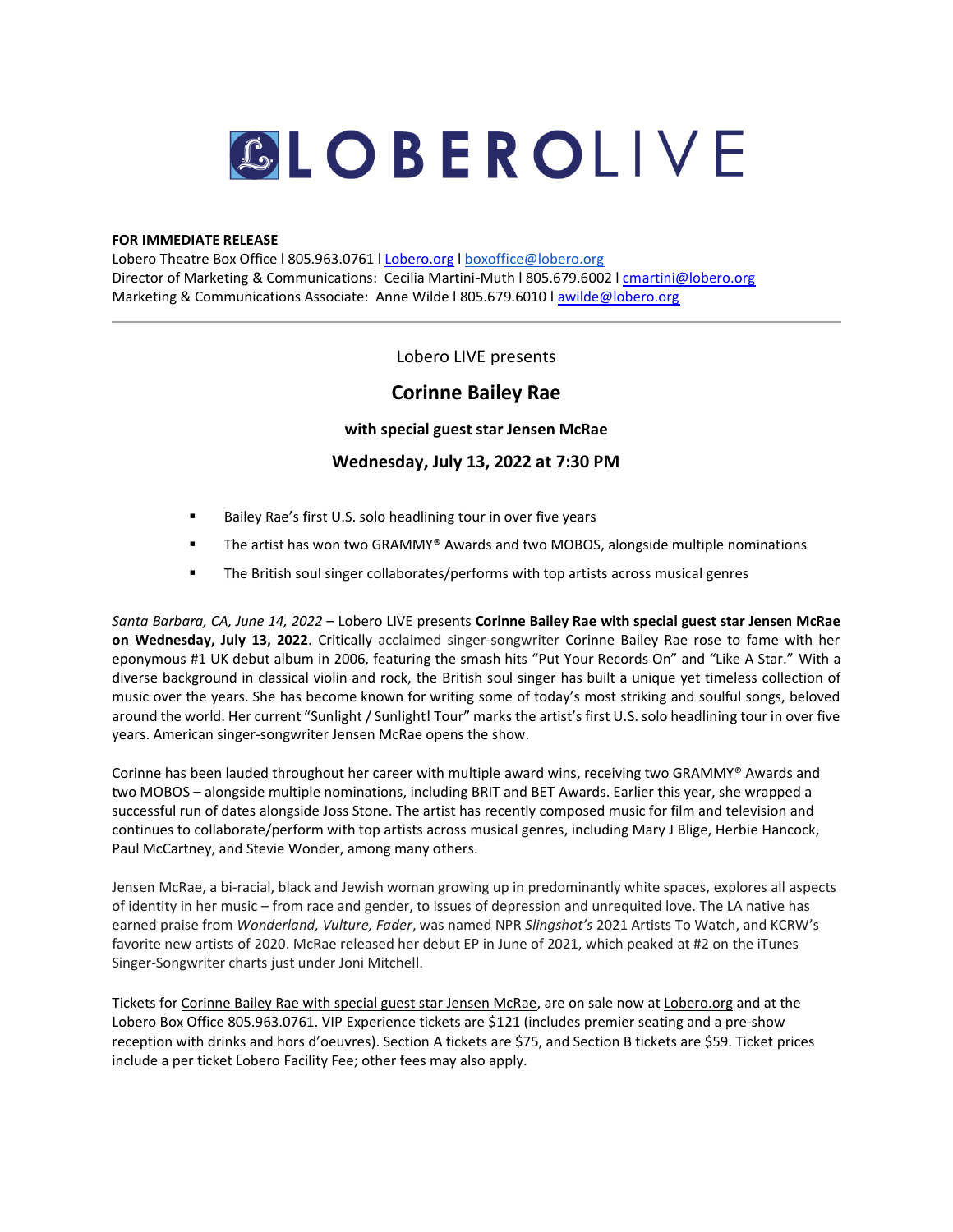*The Lobero Theatre will follow current local, state and federal health guidelines. Please note that some artists may have specific audience requirements, which we will honor. Please see your event listing for more detailed information. We encourage all patrons, regardless of vaccination status, to wear masks while indoors. Please do not attend if you have recently tested positive for COVID-19, or if you are feeling ill. Thank you for your cooperation.*

# # #

#### **UPCOMING LOBERO LIVE EVENTS:**

#### **July 2022**

Lobero LIVE presents **Leo Kottke on Saturday, July 30, 2022 at 7:30 PM.** The famed solo acoustic guitarist is known for a fingerpicking style that draws on blues, jazz, and folk music, and for syncopated, polyphonic melodies. Kottke has recorded over 30 albums that showcase his barnstorming fretwork and quirky songwriting. The two-time GRAMMY® nominee is a master of the guitar, whose playing has influenced generations of musicians and listeners. <https://www.lobero.org/events/leo-kottke-2/>

#### **August 2022**

EARL MINNIS PRESENTS and Lobero LIVE present **The Blasters with special guest Dave Alvin on Saturday, August 6, 2022 at 7:30 PM** With a sound that ignores the lines between Rock & Roll, Country, Blues, and Rockabilly, The Blasters carry on a hard-won legacy as one of the most recognizable and credible bands in American Music. Fronted by Phil Alvin's powerful vocals, the band follows through with spontaneity, power, and grit – making this rare 40th Anniversary Concert an experience not to be missed. <https://www.lobero.org/events/the-blasters/>

Lobero LIVE presents **Hot Tuna Acoustic on Thursday, August 11, 2022 at 7:30 PM.** No one has more consistently led American music for the last 50 years than Jorma Kaukonen and Jack Casady, the founders of Hot Tuna – which started as a side project during their Jefferson Airplane days. The band members, who were honored with Lifetime Achievement Awards at the 2016 GRAMMY® Awards, perform with a well-honed and solid power, always in the groove from their years of experience and mutual inspiration. Three-time GRAMMY® Award winner Justin Guip lets the song dictate his drumming style – that beat provides the perfect dynamic for Hot Tuna to electrify their trademark sound.

<https://www.lobero.org/events/an-evening-with-hot-tuna-acoustic/>

## **September 2022**

Lobero LIVE presents **Tab Benoit with special guest JD Simo on Friday, September 2, 2022 at 7:30 PM**. Benoit is a GRAMMY® nominated singer, songwriter and guitarist who has built a remarkable 30+ year career on the foundation of his gritty and soulful Delta swamp blues, acquiring a devoted legion of fans along the way – as well as 5 Blues Music Awards, including BB King Entertainer of the Year (twice) and an induction into The Louisiana Music Hall of Fame.<https://www.lobero.org/events/tab-benoit/>

EARL MINNIS PRESENTS and Lobero LIVE present **An Intimate Evening of Songs and Stories with Suzanne Vega on Wednesday, Sept 28, 2022 at 7:30 PM**. Bearing the stamp of a masterful storyteller who "observes the world with a clinically poetic eye" (*The New York Times*), Vega's songs have tended to focus on city life, ordinary people and real-world subjects. Notably succinct and understated, her work is immediately recognizable — as utterly distinct and thoughtful as it was when her voice was first heard on the radio over 30 years ago. <https://www.lobero.org/events/suzanne-vega/>